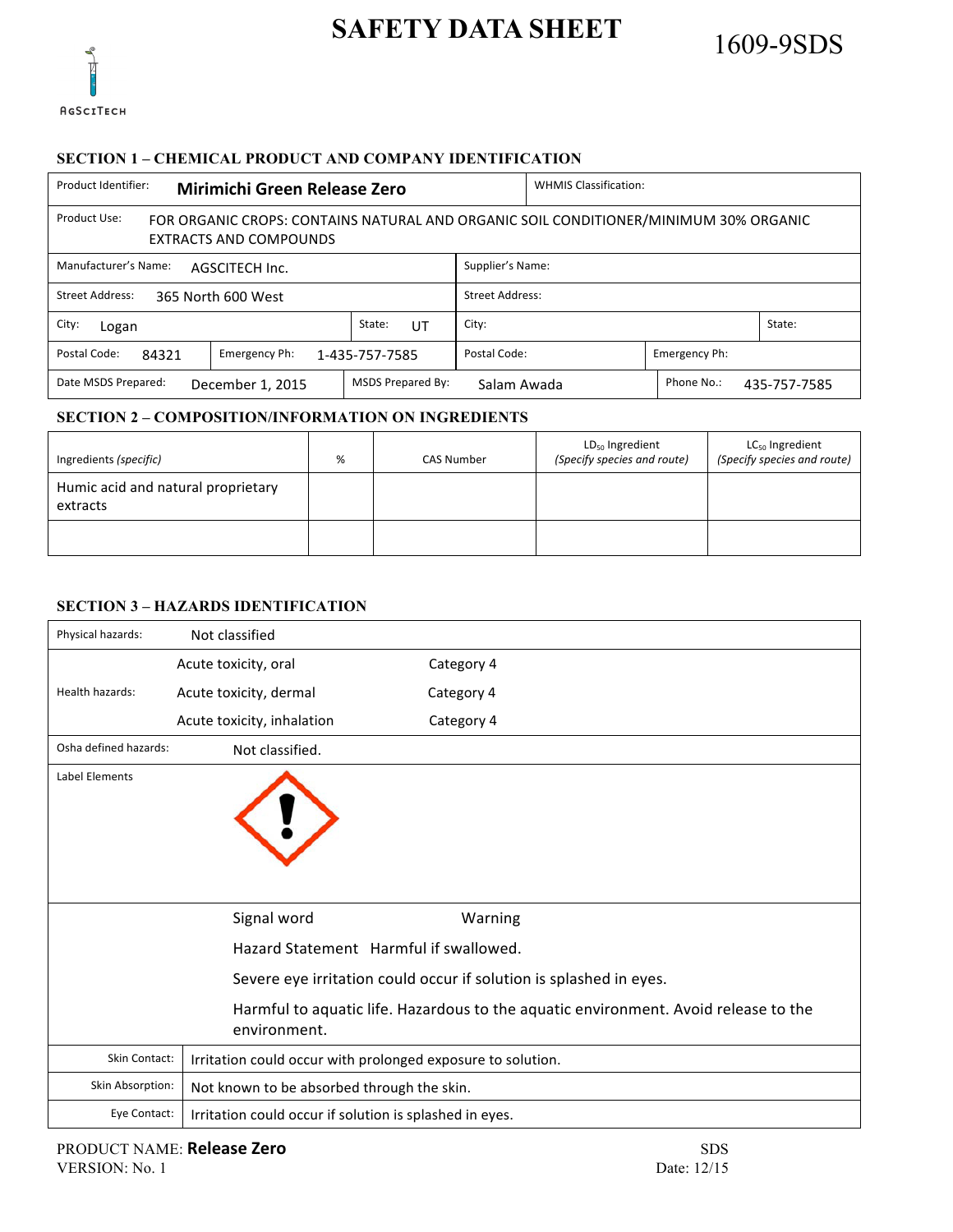

| Inhalation:                | Very low vapor activity. If heated, could release ammonia gas. Can cause respiratory tract irritation.                                                                                                                                                           |
|----------------------------|------------------------------------------------------------------------------------------------------------------------------------------------------------------------------------------------------------------------------------------------------------------|
| Ingestion:                 | If swallowed, do not induce vomiting, consult a physician immediately.                                                                                                                                                                                           |
| Precautionary<br>Statement | Prevention: Avoid breathing vapors. Wash thoroughly after handling. Do not eat, drink, or<br>smoke when using this product. Use only outdoors or in a well ventilated area. Avoid release to<br>the environment. Wear protective gloves and protective clothing. |
|                            | Storage: Store away from incompatible materials. Products should be stored above 50°F.                                                                                                                                                                           |
|                            | Disposal: Dispose of contents and container in accordance with local/state/national<br>regulations.                                                                                                                                                              |

#### **SECTION 4 – FIRST AID MEASURES**

| Inhalation:   | Remove individual to fresh air and keep at rest in a position comfortable for breathing. Give oxygen or artificial<br>respiration if needed. Seek medical attention if necessary. |
|---------------|-----------------------------------------------------------------------------------------------------------------------------------------------------------------------------------|
| Skin Contact: | Wash off with soap and water. Flush affected areas with large amount of cold water. Seek medical attention if<br>you feel unwell.                                                 |
|               |                                                                                                                                                                                   |
| Eye Contact:  | Flush immediately with large amount of water for 15 minutes or until irritation subsides. Seek medical attention<br>if irritation persists.                                       |

#### **SECTION 5 – FIRE FIGHTING MEASURES**

| Flammable:                                                                                                                |  | Yes | ⊠ | No         | If yes, under which conditions:        |                                                         |  |  |
|---------------------------------------------------------------------------------------------------------------------------|--|-----|---|------------|----------------------------------------|---------------------------------------------------------|--|--|
| Means of Extinction:<br>Use flooding quantities of water, dry chemical powder, carbon dioxide, foam. Do not use water jet |  |     |   |            |                                        |                                                         |  |  |
| Flashpoint ( <sup>o</sup> C) and Method                                                                                   |  |     |   |            | Upper Flammable Limit (% by volume)    | Lower Flammable Limit (% by volume)                     |  |  |
| N/A<br>N/A<br>N/A                                                                                                         |  |     |   |            |                                        |                                                         |  |  |
| Auto-ignition Temperature ( <sup>°</sup> C)                                                                               |  |     |   |            | Explosion Data - Sensitivity to Impact | <b>Explosion Data - Sensitivity to Static Discharge</b> |  |  |
| N/A                                                                                                                       |  |     |   | N/A<br>N/A |                                        |                                                         |  |  |
| <b>Hazardous Combustion Products:</b><br>Not known. During fire, hazardous gases may be formed.                           |  |     |   |            |                                        |                                                         |  |  |
| <b>Protection for Firefighters:</b> Wear protective clothing and equipment.                                               |  |     |   |            |                                        |                                                         |  |  |

## **SECTION 6 – ACCIDENTAL RELEASE MEASURES**

#### **Leak and Spill Procedures:**

Contain the spill. Collect liquid with absorbent material and dispose of in approved manner. Prevent entry into waterways.

Dispose of in non-crop areas away from waterways, in accordance with Federal, State and Local regulations.

#### **SECTION 7 – HANDLING AND STORAGE**

| Handling Procedures and | Avoid inhalation of vapors and spray mists. Avoid contact with eyes, skin, and clothing void |
|-------------------------|----------------------------------------------------------------------------------------------|
| Equipment:              | prolonged exposure. Do not taste or swallow. When handling or using, do not eat, drink, or   |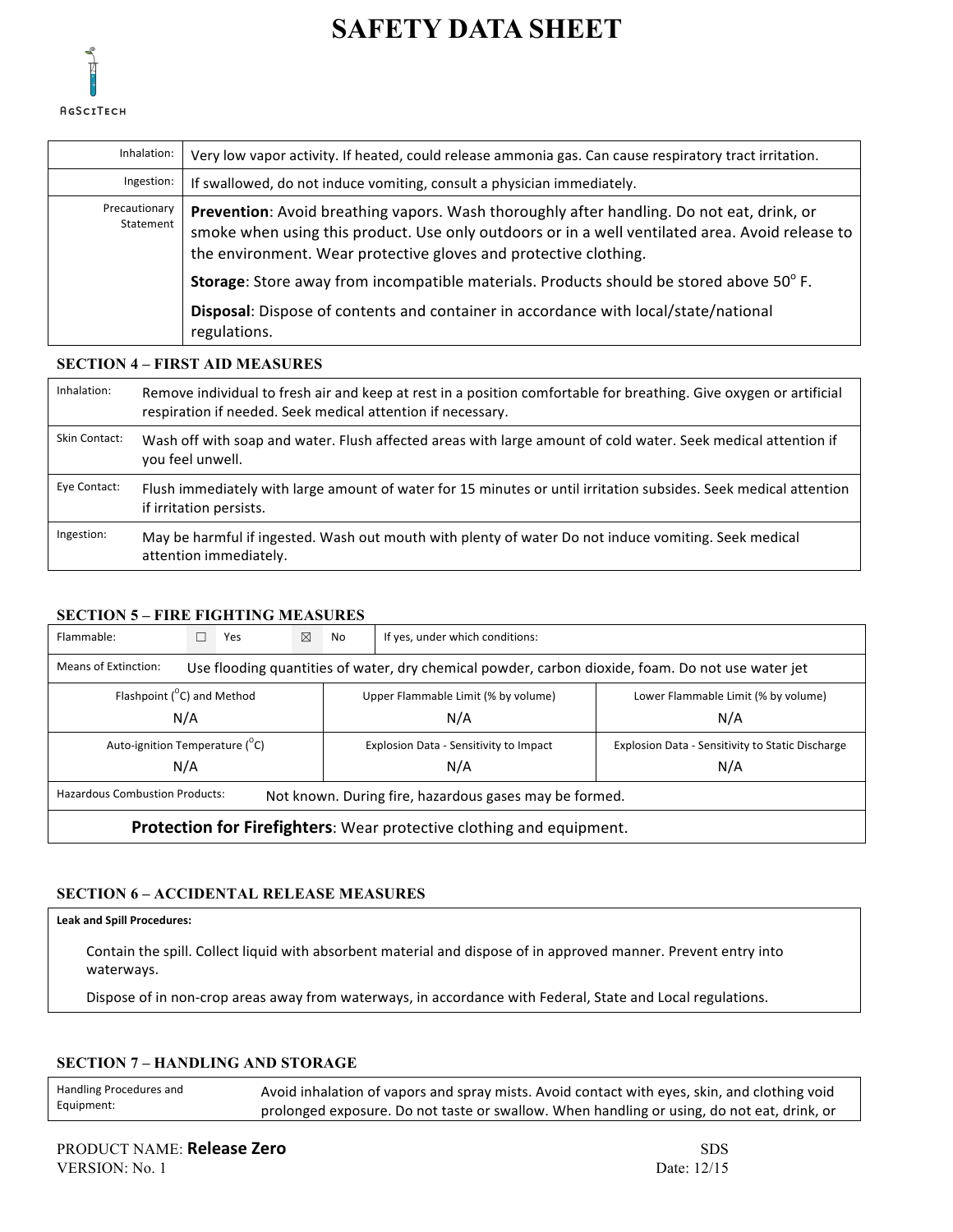

smoke. Use outdoors in a well-ventilated area. Wear appropriate personal protective equipment. Wash hands thoroughly after handling. Avoid release to the environment. Wash contaminated clothing before reuse. Observe good industrial hygiene practices. Conditions for Safe Storage including any incompatibilities: Store in a cool, dry, well-ventilated area away from direct sunlight. Avoid overheating or freezing. Keep containers tightly closed when not in use. Refer to **SECTION 10** for incompatibilities.

## **SECTION 8 – EXPOSURE CONTROL / PERSONAL PROTECTION**

| <b>Exposure Limits:</b>                                                             | ⊠                                                                                                      | <b>ACGIH TLV</b>                               |             |        |   | OSHA PEL   |             |     |   | Other (specify) |   |          |       |
|-------------------------------------------------------------------------------------|--------------------------------------------------------------------------------------------------------|------------------------------------------------|-------------|--------|---|------------|-------------|-----|---|-----------------|---|----------|-------|
| Specific Engineering Controls (such as ventilation, enclosed process):<br>Ventilate |                                                                                                        |                                                |             |        |   |            |             |     |   |                 |   |          |       |
| Personal Protective Equipment:                                                      |                                                                                                        |                                                | $\boxtimes$ | Gloves | ⊠ | Respirator | $\boxtimes$ | Eye | ⊠ | Footwear        | ⊠ | Clothing | Other |
| If checked, please specify type:                                                    |                                                                                                        |                                                |             |        |   |            |             |     |   |                 |   |          |       |
| Respiratory:                                                                        | Wear NIOSH/MSHA approved respirator for mists while mixing or spraying. Use with adequate ventilation. |                                                |             |        |   |            |             |     |   |                 |   |          |       |
| Eyes:                                                                               | Wear safety glasses to avoid eye contact. Do not wear contact lenses.                                  |                                                |             |        |   |            |             |     |   |                 |   |          |       |
| Skin:                                                                               |                                                                                                        | Wear impermeable gloves to avoid skin contact. |             |        |   |            |             |     |   |                 |   |          |       |

#### **SECTION 9 – PHYSICAL AND CHEMICAL PROPERTIES**

| <b>Physical State:</b>    | Liauid         | Odor and Appearance: No offensive<br>odor. Dark brown to black color. | Odor Threshold (ppm):<br>N/A          |
|---------------------------|----------------|-----------------------------------------------------------------------|---------------------------------------|
| Specific Gravity:<br>1.08 |                | Vapor Density (air = 1): N/A                                          | Vapor Pressure (mmHg):<br>N/A         |
| <b>Evaporation Rate:</b>  |                | Boiling Point $(^{\circ}C)$ > 212 $^{\circ}$ F                        | Freezing Point $(^{\circ}C)$ :<br>N/A |
| pH:                       | $8.5 + (-0.5)$ | Coefficient of Water/Oil Distribution:                                | (Solubility in Water):<br>Soluble     |

#### **SECTION 10 – STABILITY AND REACTIVITY**

|                                          |             | Chemical Stability: |                                        | If no, under which conditions:                                  |
|------------------------------------------|-------------|---------------------|----------------------------------------|-----------------------------------------------------------------|
|                                          | $\boxtimes$ | Yes                 | No                                     |                                                                 |
|                                          |             |                     | Incompatibility with Other Substances: | If yes, which ones?                                             |
|                                          | $\nabla$    | Yes                 | No                                     | Incompatible with strong oxidizing agents or high pH chemicals. |
| Reactivity and under what conditions?    |             |                     |                                        | Stable under normal conditions of use, storage and transport.   |
| <b>Hazardous Decomposition Products:</b> |             |                     |                                        | No known hazardous decomposition products.                      |

## **SECTION 11 – TOXICOLOGICAL INFORMATION**

| Effects of Acute Exposure: Not available   |  |
|--------------------------------------------|--|
| Effects of Chronic Exposure: Not available |  |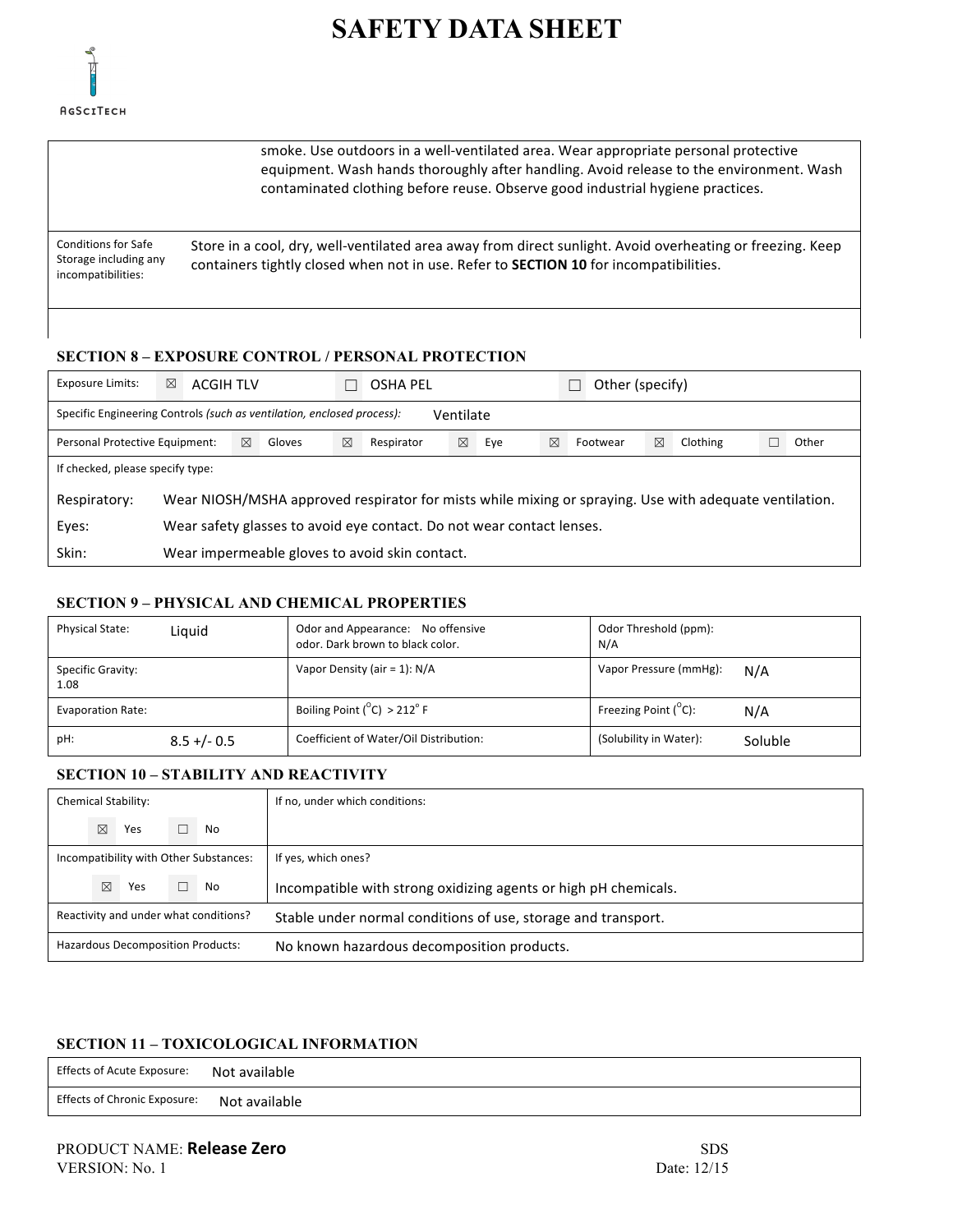

'n

# **SAFETY DATA SHEET**

| Irritancy of Product:<br>Not available       |                                                                    |                                   |                               |  |  |  |  |  |
|----------------------------------------------|--------------------------------------------------------------------|-----------------------------------|-------------------------------|--|--|--|--|--|
| Skin Sensitization:                          | Not available                                                      | <b>Respiratory Sensitization:</b> | Not available                 |  |  |  |  |  |
| Carcinogenicity - IARC:                      | Not expected to be carcinogen                                      | Carcinogenicity - ACGIH:          | Not expected to be carcinogen |  |  |  |  |  |
| <b>Reproductive Toxicity:</b>                | Not expected to cause<br>reproductive or developmental<br>effects. | Teratogenicity:                   | Not available                 |  |  |  |  |  |
| Embryo toxicity:                             | Not expected to cause embryo<br>toxicity.                          | Mutagenicity:                     | Not available                 |  |  |  |  |  |
| Name of Synergistic Products/Effects:<br>N/A |                                                                    |                                   |                               |  |  |  |  |  |
|                                              |                                                                    |                                   |                               |  |  |  |  |  |

#### **SECTION 12 – ECOLOGICAL INFORMATION**

| Ecotoxicity:                      | Harmful to aquatic life. Hazardous to the aquatic environment. Avoid release to the environment |  |  |
|-----------------------------------|-------------------------------------------------------------------------------------------------|--|--|
| Persistence and degradability:    | Not available                                                                                   |  |  |
| <b>Bioaccumulative potential:</b> | Not available                                                                                   |  |  |
| Mobility in soil:                 | Not available                                                                                   |  |  |

## **SECTION 13 – DISPOSAL CONSIDERATIONS**

| <b>Disposal instructions:</b>                                                                                                                                                                           |                                                                                                                                                                                                                                                                                                                                     |  |
|---------------------------------------------------------------------------------------------------------------------------------------------------------------------------------------------------------|-------------------------------------------------------------------------------------------------------------------------------------------------------------------------------------------------------------------------------------------------------------------------------------------------------------------------------------|--|
|                                                                                                                                                                                                         | Collect and reclaim or dispose in sealed containers at licensed waste disposal site. Do not allow this<br>material to drain into sewers/water supplies. Do not contaminate ponds, waterways or ditches with<br>chemical or used container. Dispose of contents/container in accordance with local/regional/national<br>regulations. |  |
| Hazardous waste code:<br>Not hazardous waste. Dispose in accordance of all applicable regulations.                                                                                                      |                                                                                                                                                                                                                                                                                                                                     |  |
| Waste from residue/unused containers: Not hazardous material                                                                                                                                            |                                                                                                                                                                                                                                                                                                                                     |  |
| Dispose of product in accordance with local regulations. Empty containers or liners may retain some<br>product residues. This material and its assigned container must be disposed of in a safer manner |                                                                                                                                                                                                                                                                                                                                     |  |
| <b>Contaminated packaging:</b>                                                                                                                                                                          |                                                                                                                                                                                                                                                                                                                                     |  |
|                                                                                                                                                                                                         | Since emptied containers may retain product residue, follow label warnings even after container is<br>emptied. Empty containers should be taken to an approved waste handling site for recycling or disposal.                                                                                                                       |  |

#### **SECTION 14 – TRANSPORT INFORMATON**